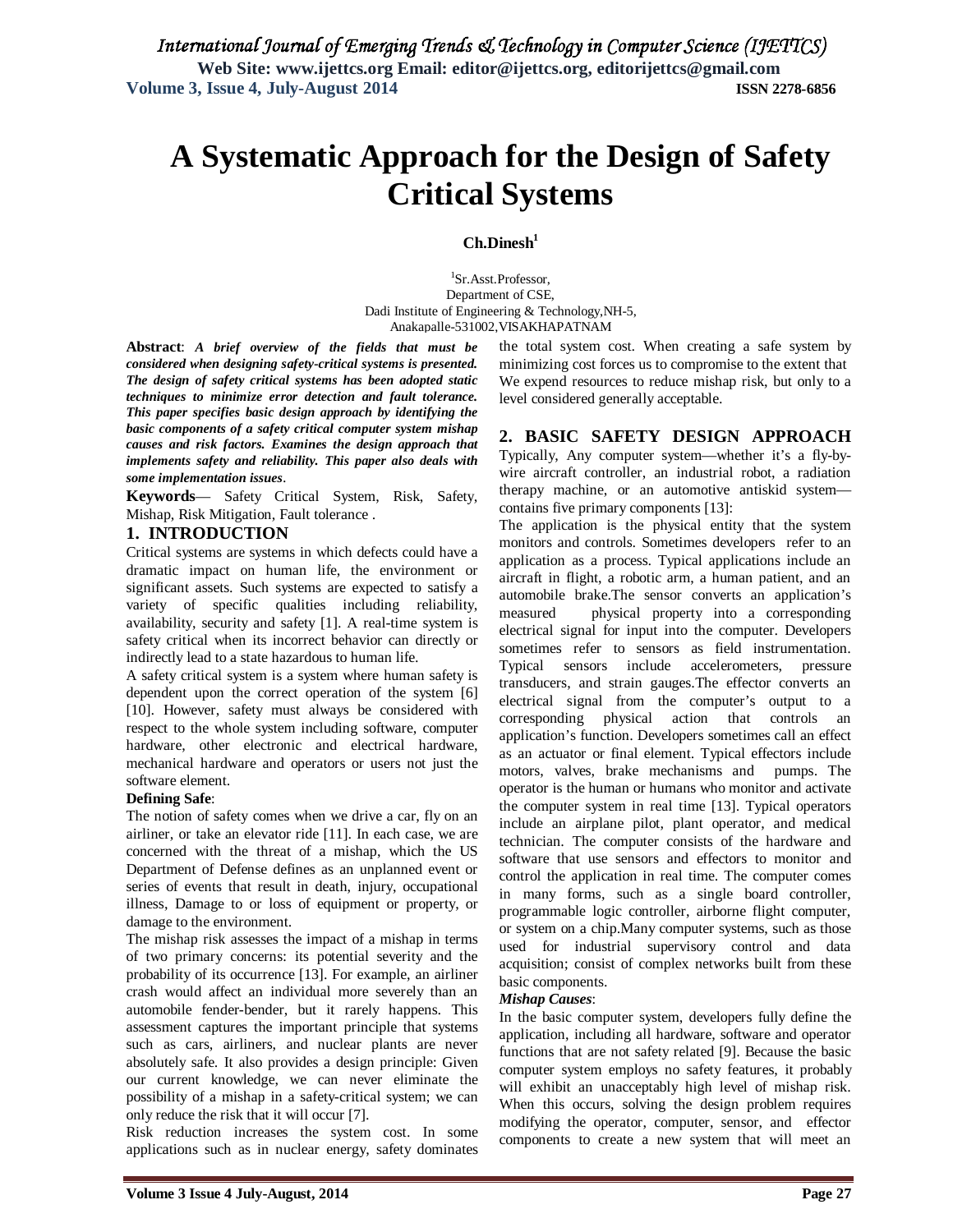acceptable level of mishap risk.The design solution begins with the question, how can this basic computer system fail and precipitate a mishap? The key element connecting a failure in the basic system to a subsequent mishap is the hazard, defined as any real or potential condition that can cause

- injury, illness, or death to personnel;
- damage to or loss of a system, equipment, or property;
- damage to the environment.

Hazard examples include loss of flight control, nuclear core cooling, or the presence of toxic material or natural gas. All such hazards reside in the application. Thus, system design focuses first on the application component of the system to identify its hazards. Then designers must have their attention to the operator, sensor, computer, and effector components.To determine how these components can fail and cause a mishap, the designers perform a failure-modes analysis to discover all possible failure sources in each component. These include random hardware failures, manufacturing defects, programming faults, environmental stresses, design errors, and maintenance mistakes. These analyses provide information for use in establishing a connection between all possible component failure modes and mishaps, as Figure 1shows. With this analytical background in place ,actual design can begin.



Mishap Risk Mitigation Measures

For any given the system having a high risk of mishap, design attention turns to modifying it to mitigate this risk. We can do this in three ways:

1) Improve component reliability and quality

2) Incorporate internal safety and warning devices

3) Incorporate external safety devices

Figure 2 shows how and where applying these mishaprisk-mitigation measures can alleviate the computer system mishap causes shown in Figure 1.



Improving reliability and quality involves two measures: improving component reliability and exercising quality measures. Reliability improvement seeks to reduce the probability of component failure, which in turn will Reduce mishap probability [8]. A widely used and effective approach for improving reliability employs redundant hardware and software components. Redesign can remove component reliability problems. Other sources of

component failure such as procedural deficiencies , personnel error are difficult to find.

Although reliability and quality measures can reduce mishap risk, they normally will not lower it to an acceptable level because component failures will still occur. If the project requires additional risk mitigation steps ,internal safety devices used as defense. Even after designers have taken these measures, system failure still continues, resulting in mishaps. Finally external safety devices are used as last line of defense against these residual failures [6]. External safety devices range from simple physical containment through computer based safety instrumented systems. To achieve effective mishap risk mitigation ,developers usually apply all three of these mitigation measures to create a layered approach to system protection.In addition ,risk mitigation efforts must be distributed evenly across the system 's sensor, effector, computer and operator components because single failure in any of the part of the system can make the aggregate mishap risk totally unacceptable.

## **3. EVALUATING SAFETY CRITICAL COMPUTER SYSTEMS**

The design of any safety critical system must be as simple as possible ,taking no unnecessary risks.Software point of view ,this usually involves minimizing the use of interrupts and minimizing the use of concurrency within the software.Ideally,a safety critical system requiring a high integrity level would have no interrupts and only one task.However,this is not achievable in practice.There are two distinct philosophies for the specification and design of safety critical systems[2].

•To specify and design a "perfect" system, which cannot go wrong because there are no faults in it, and to prove that there are no faults in it.

•To aim for the first philosophy, but to accept that mistakes may have been made, and to include error detection and recovery capabilities to prevent errors from actually causing a hazard to safety [10].

The first of these approaches can work well for small systems, which are sufficiently compact for formal mathematical methods to be used in the specification and design, and for formal mathematical proof of design correctness to be established.

The second philosophy, of accepting that no matter how careful we are in developing a system, that it could still contain errors, is the approach more generally adopted. This philosophy can be applied at a number of levels:

•Within a routine, to check that inputs are valid, to trap errors within the routine, and to ensure that outputs are safe.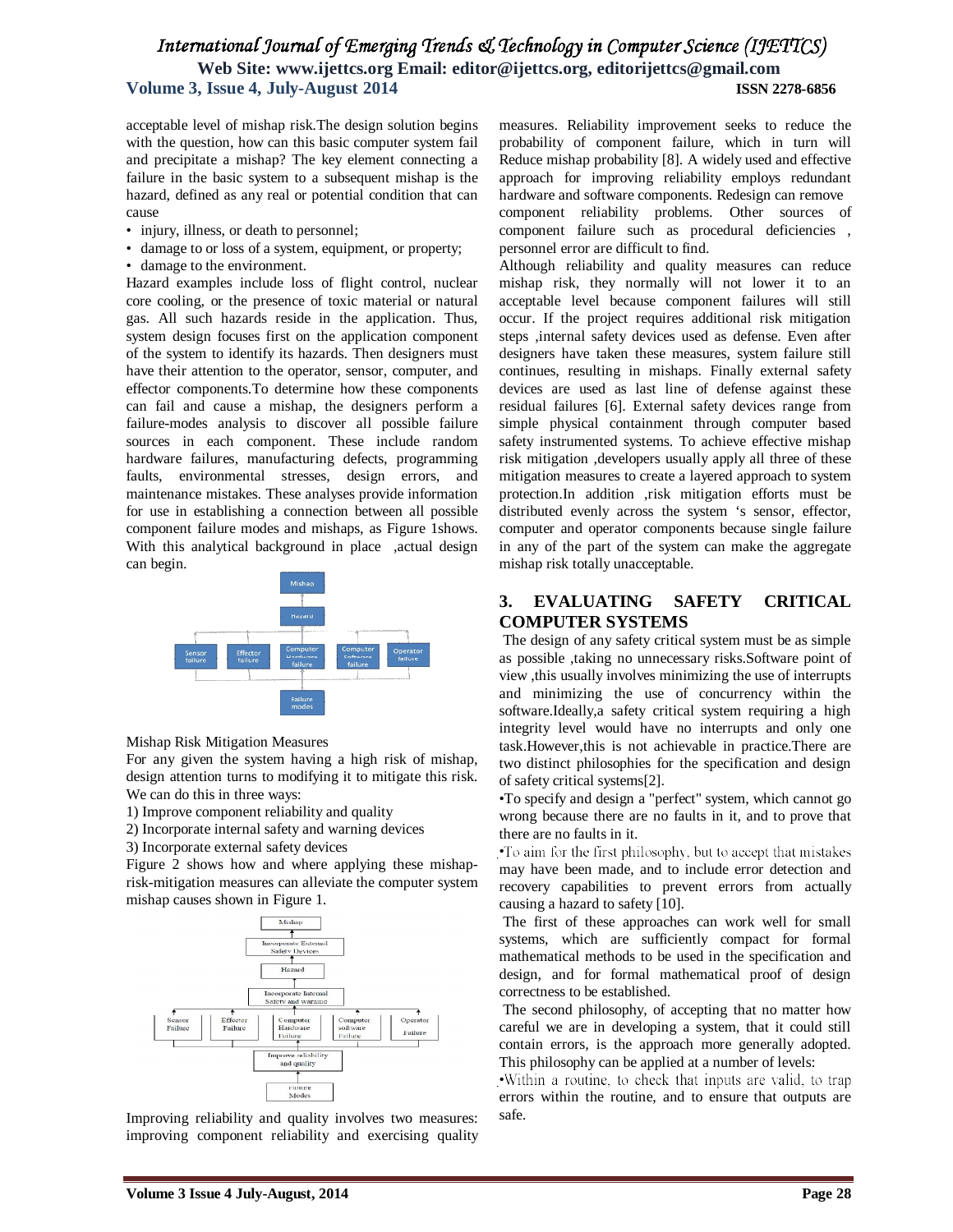•Within the software, to check that system inputs are valid, to trap errors within the Software, and to ensure that system outputs are safe [14].

·Within the system, as independent verification that the rest of the system is behaving correctly, and to prevent it from causing the system to become unsafe. The safety enforcing part is usually referred to as an interlock or protection subsystem.After designers have applied measures to mitigate mishap risk to a basic system, they must determine if the modified system design meets an acceptable level of mishap risk [13]. In order to determine this three analytical techniques are used.Failure modes and effects analysis(FMEA),the designer looks at each component of the system,considers how that component can fail,then determines the effects each failure would have on the system.Fault Tree Analysis(FTA) reverses this process by starting with an identified and known mishap and downward to identify all the components that can cause a mishap and all the safety devices that can mitigate it.Risk analysis(RA), In contrast to FMEA and FTA ,which are both qualitative methods ,risk analysis(RA) is quantitative measure that produces probabilities of mishap. If the risk calculation yields an acceptable result, the design is ready for additional validation steps such as risk assessment,testing and field trials to assure that the system,when implemented ,will be safe.

## **4. DESIGN PATTERNS FOR SAFETY AND RELIABILITY**

A pattern is a generalized solution to a common problem. A pattern is instantiated and customized for the particular problem at hand, but provides a means for capturing design knowledge by capturing best practices from experienced designers [4]. There are several design patterns that affect both safety and reliability.

- Homogeneous Redundancy Pattern
- Diverse Redundancy Pattern
- Monitor-Actuator Pattern
- Safety executive Pattern

Software Fault Tolerance:Fault tolerance is intended to handle faults when they occur in an executing system. Since software faults are expected to exist, they need to be managed, i.e. avoided, removed, evaded, or tolerated.Fault Prevention: There are two means of fault prevention: avoiding their introduction during production and removing them before deployment. In both cases faults are dealt with prior to execution Fault avoidance' is a design activity that attempts to prevent faults from being introduced into the deployed system [3]. Fault removal' is an implementation activity focused upon testing.Fault Tolerance:In contrast to fault avoidance, fault tolerance schemes consider faults inevitable and deal with them after deployment.There are two types of fault tolerances.:Static and Dynamic.Fault Detection:Errors may be detected by both implicit and explicit checks. Implicit checks are produced by the underlying virtual machine including both hardware checks (e.g., divide by zero) and software checks (e.g., null pointer dereference) implemented by the compiler and the run-time support environment. Explicit checks are those by which a program checks its own dynamic behaviour at run-time.Fault Location:It is implantation specific.The location of the risk has to be identified by applying fault location mechanisms.Fault Containment: An assessment of the propagation of the fault and an action to contain that propagation are necessary because there is latency between the occurrence of an error and its detection.Error Recovery:Error recovery is the central component of dynamic fault tolerance strategies – it must transform a faulty system into one with a valid, perhaps degraded, state [Burns01]. Two approaches to error recovery have been identified: backward error recovery and forward error recovery.Backward error recovery: Backward error recovery mechanisms attempt to simulate the reversal of time to a point at which the system state was error-free. They do so by saving state when it is assumed to be valid and then restoring that state as necessary. The act of saving state is called \_taking a checkpoint forward error recovery: Forward error recovery mechanisms attempt to make selective changes to an erroneous state in order to move to a new error-free state.

### **5. IMPLEMENTATION**

Some programming language features prone to problems than others. This is because of number of reasons [1][8]. Those are

- 1)Programmers do errors while using the feature.
- 2)Poor compilation or poor implementation.
- 3)Programs written may be difficult to analyse and test.
- Few programming language features that cause problems:
- 1)Usage of pointers :It is very difficult to use the pointers in programming language .Inorder to use pointers ,the developers need great understanding of memory address and management.Programs which use pointers can be difficult to understand or analyze.
- 2)Memory Management: The memory allocation and deallocation is related to pointers.every programmer allocate memory but sometimes they forget to deallocate .Compilers and operating systems frequently fail to fully recover deallocated memory. The result is errors which are dependent on execution time, with a system mysteriously failing after a period of continuous operation.
- 3)Multiple Entry and Exits: More number of exit and entry points to loops, blocks, procedures and functions, is really just a variation of unstructured programming. However, controlled use of more than one exit can simplify code and reduces the risk.
- 4)Type of Data : where the type of data in a variable changes, or the structure of a record changes, is difficult to analyze, and can easily confuse a programmer leading to programming errors.
- 5)Declaration & Initialisation: A simple spelling mistake can result in software which compiles, but does not execute correctly. In the worst case individual units may appear to execute correctly, with the error only being detectable at a

system level. Declaration must be perfect.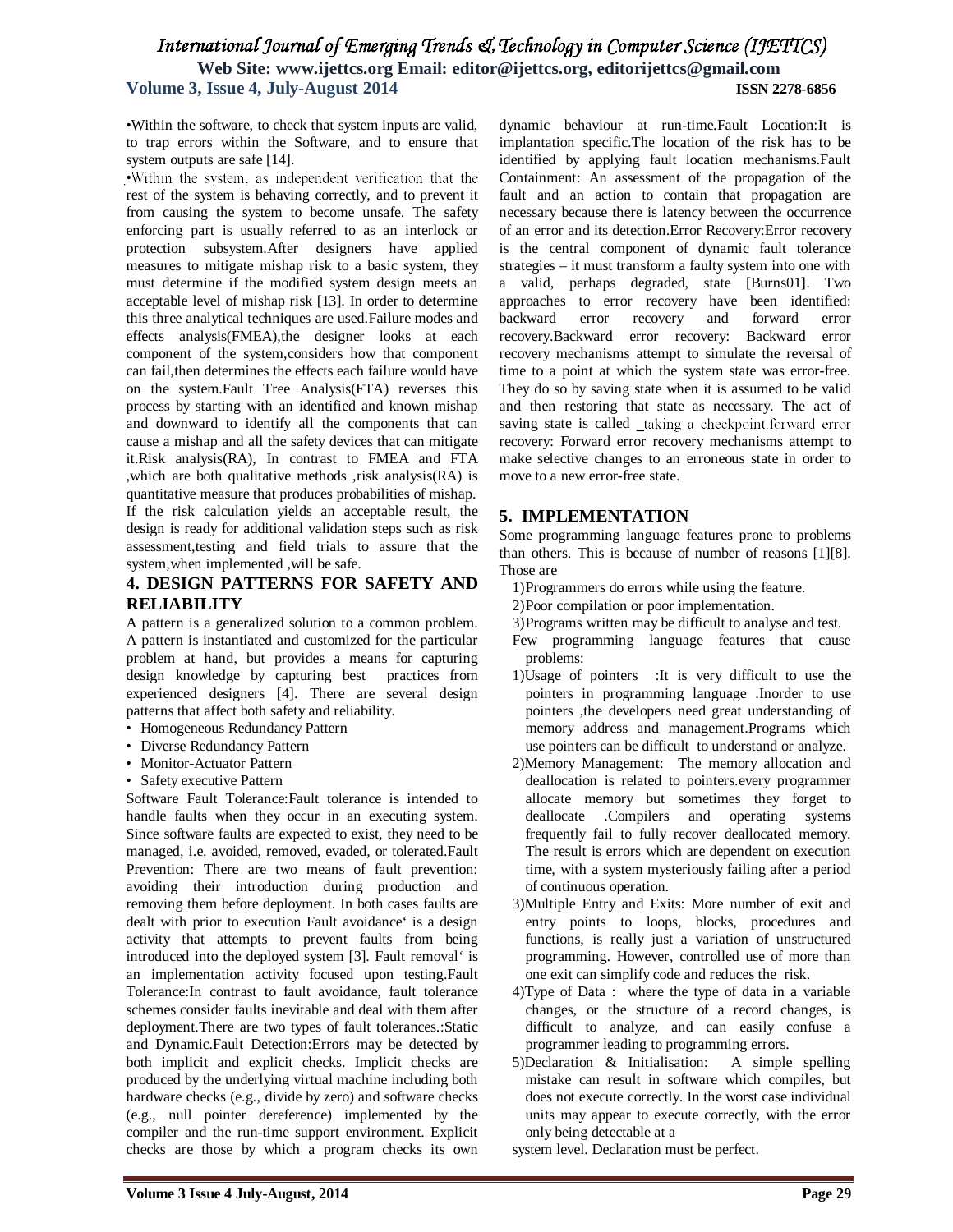- 6)Parameter Passing: passing one procedure or function as a parameter to another procedure or function, is difficult to analyze and test thoroughly.
- 7) Recursion:Recursion is calling a function itself.It is difficult to analyze and test thoroughly. Recursion can also lead to unpredictable real time behaviour.
- 8) Concurrecy and Interrupts:These features are supported directly by some programming languages only.Use of concurrency and interrupts is some what produce ambiguity.

The use of such programming language features in safety critical software is discouraged.Most modern programming languages encourage the use of block structure and modular programming, such that programmers take good structure for granted. Well structured software is easier to analyze and test, and consequently less likely to contain errors.The features of few programming languages which can be used to increase reliability are:

- 1) Perfect data usage:The data is only used and assigned where it is of a compatible type.
- 2) Constraint checking: Ensure that arrays bounds are not Violated, that data does not overflow, that zero division Does not occur
- 3) Parameter checking:To ensure that parameters passed to or from procedures and functions are of the correct type, are passed in the right direction (in or out) and contain valid data.

There are no commonly available programming languages which provide all of the good language features. The solution is to use a language subset, where a language with as many good features as possible is chosen, and the bad features are simply not used [12]. Use of a subset requires discipline on behalf of the programmers and ideally a subset checking tool to catch the occasional mistake. An advantage of a subset approach is that the bounds of the subset can be flexible, to allow the use of some features in a limited and controlled way.Ada is the preferred language for the implementation of safety critical software because it can be used effectively within the above constraints.

### **6. SAFER DESIGN**

Even with a safe design,it is possible to increase or decrease device safety.Safety of the device depends on how the software is written [3][4] .The issues related to coding for safety are language selecton and usage of safe coding styles.Languages that provide strong compile time and runtime checking are considered safer.Some of the issues for safer design are:

- 1) Language choice
- 2) Compile time checking
- 3) Runtime checking
- 4) Exceptions Vs Error codes
- 5) Use of safe and Lanuage subsets

Some of the guidelines and rules for preparing safety critical code proposed by Gary Holtz are [5]

- Restrict to simple control flow constructs.
- Give all loops a fixed upper-bound.

• Do not use dynamic memory allocation after initialization • Limit functions to no more than 60 lines of text.

- Use minimally two assertions per function on average.
- Declare data objects at the smallest possible level of scope.
- Check the return value of non-void functions, and check the validity of function parameters.
- Limit the use of the preprocessor to file inclusion and simple macros.
- Limit the use of pointers. Use no more than one level of dereferencing.
- Compile with all warnings enabled, and use source code analyzers.

### **7. CONCLUSION**

Designing safety–critical systems is a complex thing involving several fields. This paper describes about how to engineer safe mechanical systems than safe computing systems. In safety critical systems the importance is on using a safety process rather than specifying techniques for ensuring safety and reliability. This paper will give an analysis of safety critical system means about design, implementation etc. Although safety critical systems have been in use for many years, the development of safety critical software is still a relatively new and immature subject.New techniques and methodologies for safety critical software are a popular research topic with universities, and are now becoming available to industry. Tools supporting the development of safety critical software are now available, making the implementation of safety critical standards a practical prospect.

### **REFERENCES**

- **[1]** N.Leveson, Safeware: System Safety and Computers, Addison Wesley, 1995.
- **[2]** L.Pullum, Software Fault Tolerance: Techniques and Implementation, Artech House, 2001
- **[3]** W.R. Dunn, *Practical Design of Safety- Critical Computer Systems*, Reliability Press, 2002.
- **[4]** Kopetz, H.,*Real-Time Systems, Design Principles for Distributed Embedded Applications*, Kluwer Academic Publishers, 1997.
- **[5]** Conmy, P., Nicholson, M., Purwantoro, Y.,M. And McDermid, J. (2002) *Safety Analysis and Certification of* Open *Distributed Systems*.
- **[6]** J. A. McDermid, The cost of COTS, *IEE Colloquium –*
	- *COTS and Safety critical systems* London,1998.
- **[7]** Tindell, K., "Analysis of Hard Real-Time communications",Real-Time Systems,vol 9,pp,147- 171,1995.
- **[8]** Jesty, P.H., Hobley, K.M., Evans, R., and Kendall, I., "Safety Analysis of Vehicle-Based Systems," proceedings of the  $8<sup>th</sup>$  Safety-critical Systems Symposium, 2000.
- **[9]** Robyn R. Lutz, "Software Engineering for Safety: a Roadmap",*Proceedings of the Conference on The Future of Software Engineering*, p.213-226, June 04- 11,2000, Limerick,Ireland .
- **[10]** John C. Knight. "Safety Critical Systems: Challenges and Directions*" Proceedings of the 24th International*